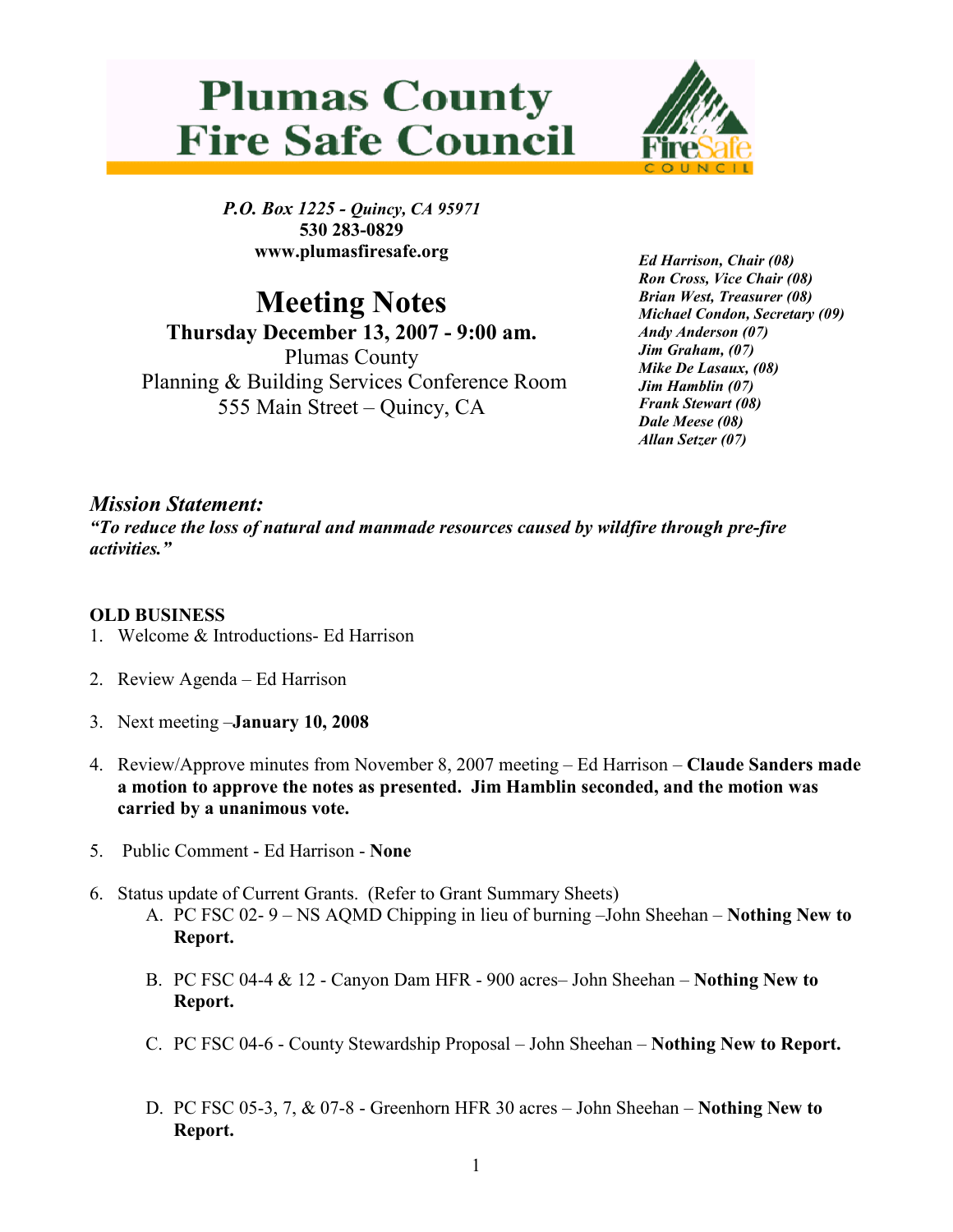- E. PC FSC 05-2  $\&$  6 Whitehawk HFR-121 acres John Sheehan Project is complete
- F. PC FSC 05-4  $\&$  8 Grizzly Ck. HFR- 128 acres John Sheehan Working with 1 remaining landowner to treat another 6-7 acres with piling and/or mastication.
- G. PC FSC 03-1, 05-5, 06-2 & 5 Eastern Plumas HFR 175 acres John Sheehan Nothing New to Report.
- H. PC FSC 06-3  $\& 9$  Massack HFR 160 acres -John Sheehan CDF has extended the project to April, but will not extend it beyond that time. Currently there is no market for the products, so the RPF has worked with CDF to allow for mastication in lieu of biomass thinning. Due to the shortened period a revised prospectus for mastication will go out via phone and email for a shortened bid period. Expect to award by 1/1/08
- I. PC FSC 06-4  $& 10 -$  Little Grass Valley HFR 111 acres John Sheehan Nothing New to Report.
- J. PC FSC 06-6 La Porte Pines HFR 75 acres John Sheehan Nothing New to Report.
- K. PC FSC 07-1  $\&$  4 Indian Valley HFR-200 acres John Sheehan **Expect to select a RPF** by 1/08.
- L. PC FSC 07-2 La Porte Road HFR 100 acres John Sheehan Expect to select a RPF by 1/08.
- M. PC FSC 07-4 PC FSC Council Coordination John Sheehan Work continues with website updates, sharing of firesafe information, press releases & associated grant activities. Tentative word was received from the Sierra Nevada Conservancy that we will receive funding for community education and workshops in 2008.
- N. PC FSC 07-5 C Road right-of-way planning John Sheehan **Expect to select a RPF by** 1/08.
- O. PC FSC 07-6 Taylorsville HFR 30 acres John Sheehan **Expect to select a RPF by** 1/08.
- P. PC FSC 07-7 C Road HFR 40 acres John Sheehan Nothing New to Report.
- Q. PC FSC 07-9 Elderly/Disabled Defensible Space John Sheehan Nothing New to Report.
- 7. Status update of proposed Grant Proposals.
	- A. PC FSC Educational & Publications Sierra Nevada Conservancy John Sheehan Tentative word from the Conservancy that we will be funded for this project pending approval of their Board of Directors.